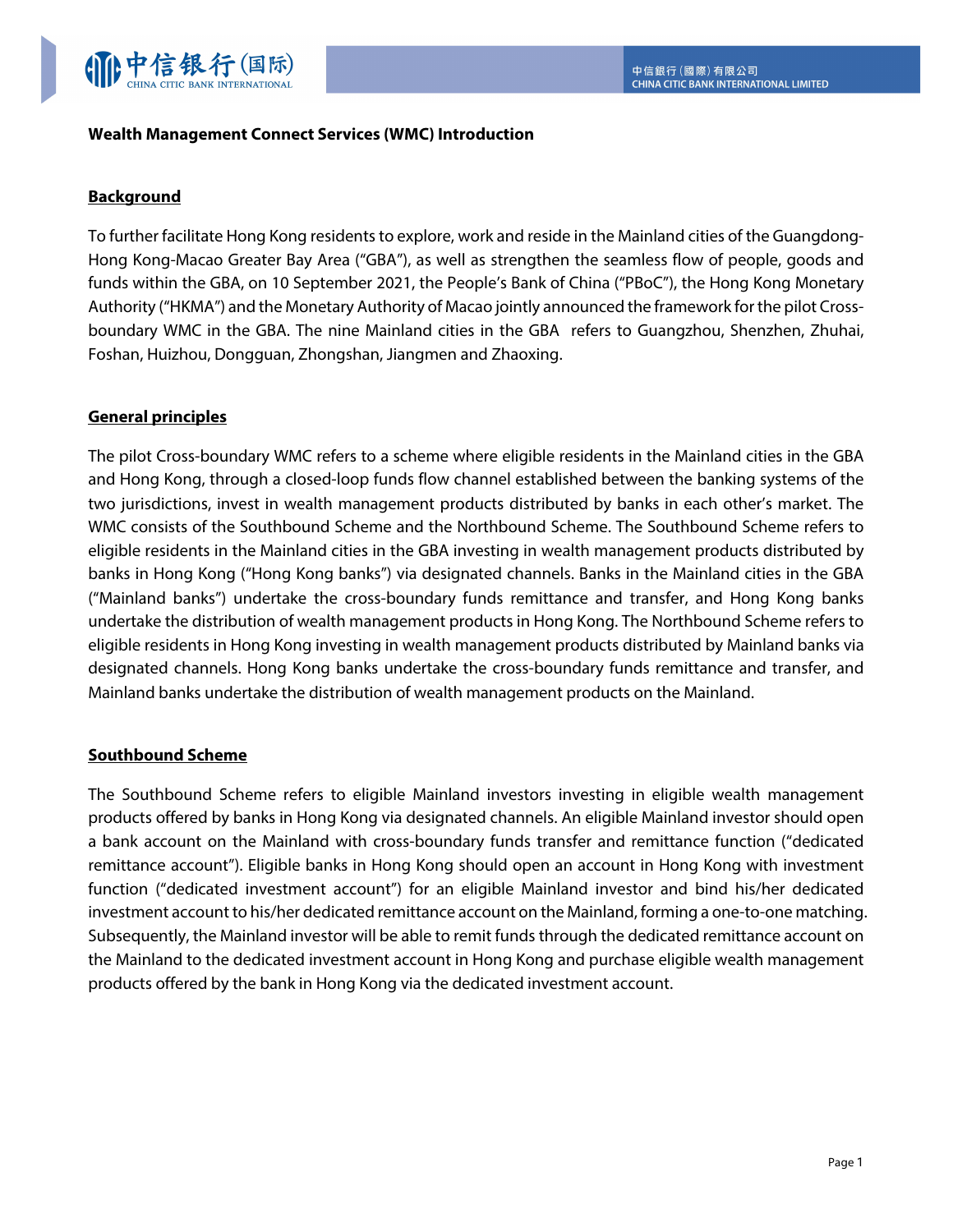

## 1. Mainland partner banks

China CITIC Bank International Limited (hereinafter called the "Bank") partners with China CITIC Bank (hereinafter called "CNCB") to embark on Southbound Scheme activities.

Mainland partner banks – CNCB undertakes the cross-boundary funds remittances and transfers through dedicated remittance accounts, and the Bank undertake the sale of eligible wealth management products, including the opening of dedicated investment accounts for eligible Mainland investors.

# 2. Eligible investors

- 2.1 Investors participating in the Southbound Scheme should comply with the criteria set out by the Mainland regulatory authorities. Southbound Scheme investors should invest **in their personal capacity**, but not as joint-name or corporate customers, and not authorize a third party to operate the account.
- 2.2 China CITIC Bank are responsible for verifying the abovementioned eligibility of the Mainland investors for participating in the Southbound Scheme, **the Bank requires the confirmation of the eligibility of investor from China CITIC Bank**. The Bank should regard an investor eligible as a Southbound Scheme customer only after receiving the confirmation of the investor's eligibility from China CITIC Bank and assessing the investor as not being a vulnerable customer ("VC").
- 3. Account opening arrangements and account services
	- 3.1 Southbound Scheme accounts include:

|                                    | <b>Accounts</b>                                                                                                         | <b>Service Providing</b><br><b>Bank</b> |
|------------------------------------|-------------------------------------------------------------------------------------------------------------------------|-----------------------------------------|
| Dedicated<br>investment<br>account | <b>Multi-currencies Statement Savings Account</b><br>$\bullet$<br>(Southbound WMC)<br>One Account (Southbound WMC)<br>٠ | The Bank                                |
| Dedicated<br>remittance<br>account | Saving Account (Type I)<br>٠                                                                                            | China CITIC Bank                        |

The Multi-currencies Statement Savings Account and One Account (Southbound WMC) of Southbound Scheme Accounts are in closed-loop funds flow, they are allowed to perform fund transfer and currencies exchange, **however the fund and investment product holdings are not allowed to be transferred to other accounts (including other accounts of the Bank and other bank accounts in Hong Kong).**

The Multi-currencies Statement Savings Account and China CITIC Bank's Saving Account (Type I) form a one-to-one matching, and can be used to transfer funds to or receive funds in RMB, **however the fund are not allowed to be transferred to other accounts of the Bank and other bank account in the Mainland.**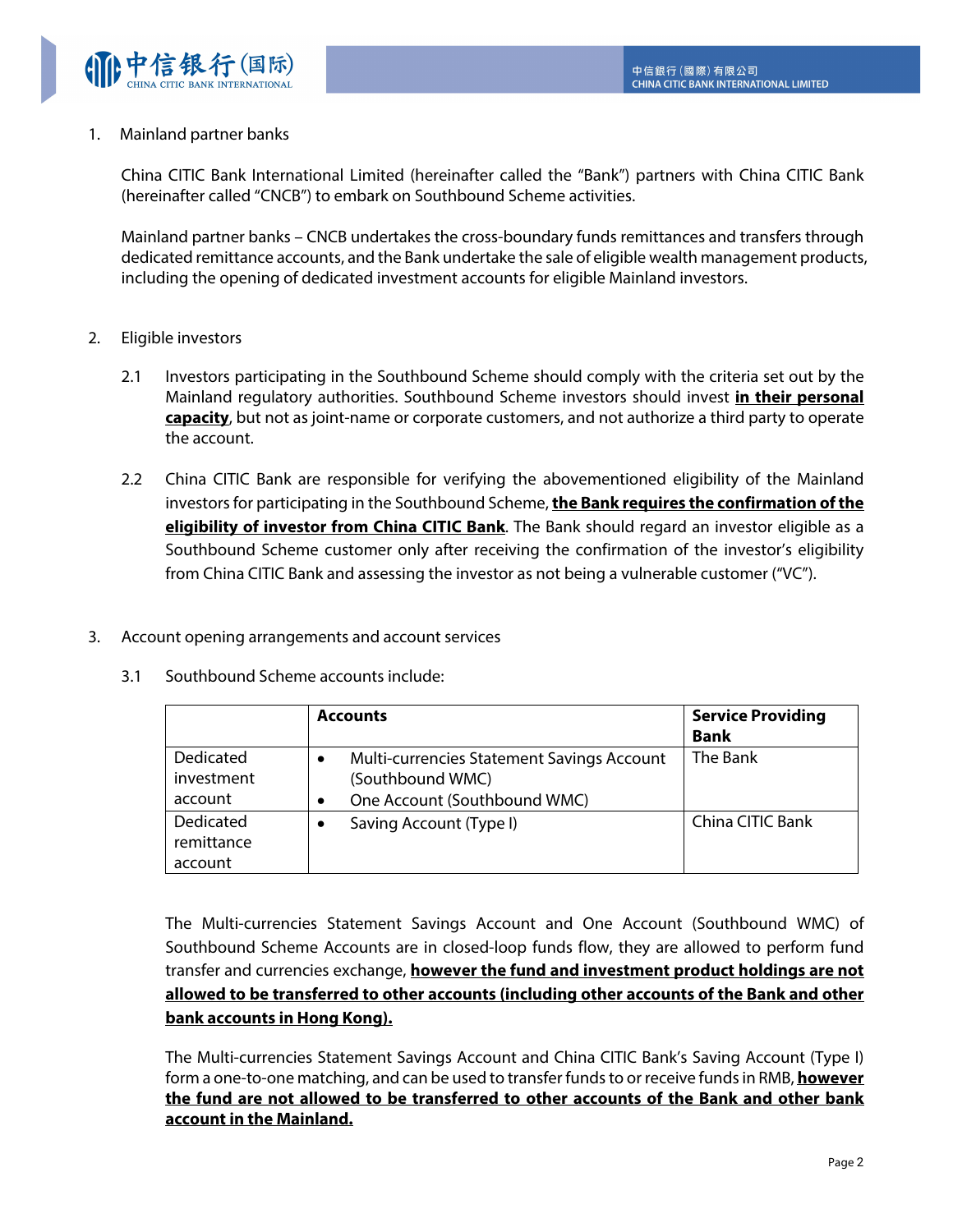

**Before opening Southbound Scheme Account,** the customer should possess a valid China CITIC Bank Saving Account (Type I) and submit the Southbound Scheme Account opening request to China CITIC Bank. The Bank and China CITIC Bank have to confirm the customer is eligible to the Southbound Scheme and the investor as not being a VC, before opening a Southbound Scheme Account (including Multi-currencies Statement Savings Account and One Account (Southbound WMC)) for the customer.

Regardless of whether such customer already has account(s) with the Bank, he/she should open another Southbound Scheme Account as a dedicated investment account for investment via the Southbound Scheme.

- 3.2 Customer can open the Southbound Scheme Account via the following means
	- (i) By attestation, or
	- (ii) Open the Southbound Scheme Account with the Bank in person **before going to Hong Kong**, the customer should possess a valid China CITIC Bank Saving Account (Type I) and **submits the Southbound Scheme Account opening request to China CITIC Bank**. The China CITIC Bank will confirm the customer is eligible to the Southbound Scheme or not. After confirming the eligibility and fulfilling the preliminary verification, customer can then go to the selected branch of the Bank in Hong Kong according to the scheduled date for account opening.
- 3.3 Each eligible investor **should open only one Southbound Scheme Account**. Such Southbound Scheme Account should be used only for investment purposes under the Southbound Scheme, **and should not be used for any other banking services**.
- 4. Cross-boundary remittance
	- 4.1 Closed-loop fund flow: The Multi-currencies Statement Savings Account in the Southbound Scheme Account will **only** be used to transfer funds to or receive funds from the paired China CITIC Bank Saving Account (Type I), and to receive investment proceeds arising from Southbound Scheme investments. The funds should **only** be used for purchasing eligible wealth management products or be remitted back to the China CITIC Bank Saving Account (Type I). Cash withdrawal from the Southbound Scheme Account or use funds and investment portfolios in the Southbound Scheme Account for purposes such as pledging such amounts or using such amounts as leverage or guarantee **are not allowed.**
	- 4.2 Cross-boundary remittances should be conducted **in RMB** and through the Cross-border Interbank Payment System ("CIPS"). Remittances by other means are not allowed. All cross-boundary remittances between Southbound Scheme accounts should be conducted in RMB. That means the China CITIC Bank Saving Account (Type I) can only receive inward remittance or conduct crossboundary outward remittance in RMB. The Bank's Multi-currencies Statement Savings Account can only receive inward remittance from or outward remittance to the paired China CITIC Bank Saving Account (Type I) in RMB. The funds should be converted into RMB when customers exit their investments and remit the funds back to the China CITIC Bank Saving Account (Type I).
	- 4.3 Both the investors'principal and investment gains in the Southbound Scheme Account can be remitted back in RMB to the paired China CITIC Bank Saving Account(Type I).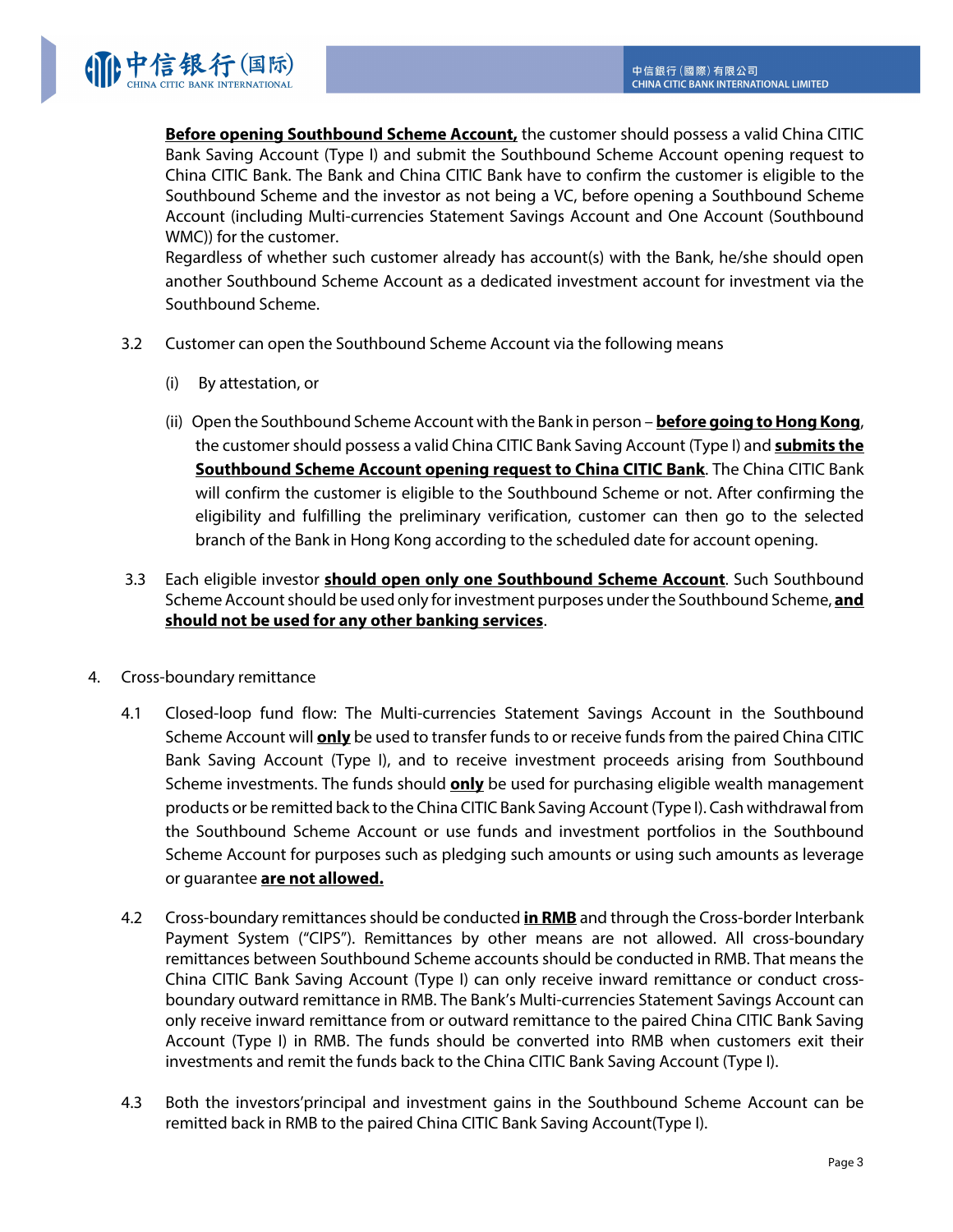

4.4 When there is fund remitted from the Bank to the China CITIC Bank's Saving Account (Type I), the highest remittance amount will be bounded by the "WMC Remittance" daily transaction limit. Customer can login Personal Internet Banking to adjust the daily transaction limit.

## 5. Aggregate quota

- 5.1 Remittances from the Mainland under the Southbound Scheme is subject to **an aggregate quota**. The aggregate quota is calculated on a net basis. The cumulative net remittance from the Mainland under the Southbound Scheme should not, at any time, exceed the aggregate quota. **When the usage of the aggregate quota under the Southbound Scheme reaches its upper limit, the Bank cannot accept inward remittance from the Mainland and can only proceed with outward remittances back to the Mainland under the Southbound Scheme.**
- 5.2 The aggregate quota for the Southbound Scheme is initially set at RMB 150 billion. The quota is subject to the latest announcement by the HKMA and the PBoC.
- 5.3 The usage of the aggregate quota under the Southbound Scheme is calculated as follows:

Usage of aggregate quota under the Southbound Scheme  $=$  cumulative remittances from the Mainland under the Southbound Scheme – cumulative remittances back to the Mainland under the Southbound Scheme

- 6. Individual investor quota
	- 6.1 **The individual investor quota for each investor under the Southbound Scheme is RMB 1 million**. The quota is subject to the latest announcement by the Hong Kong Monetary Authority and the People's Bank of China. Individual investor quota is calculated on a net basis. The net cumulative remittance from the paired China CITIC Bank Saving Account (Type I) to the Multicurrencies Statement Savings Account under the Southbound Scheme by each investor **should not**, at any time, exceed the individual investor quota. **Once the net cumulative remittance to the Multi-currencies Statement Savings Account exceeds the upper limit of the individual investor quota, the Bank will refuse to accept such funds.**
	- 6.2 The usage of the individual investor quota under the Southbound Scheme is calculated as follows:

Usage of individual investor quota under the Southbound Scheme = cumulative remittances from the Mainland under the Southbound Scheme – cumulative remittances back to the Mainland under the Southbound Scheme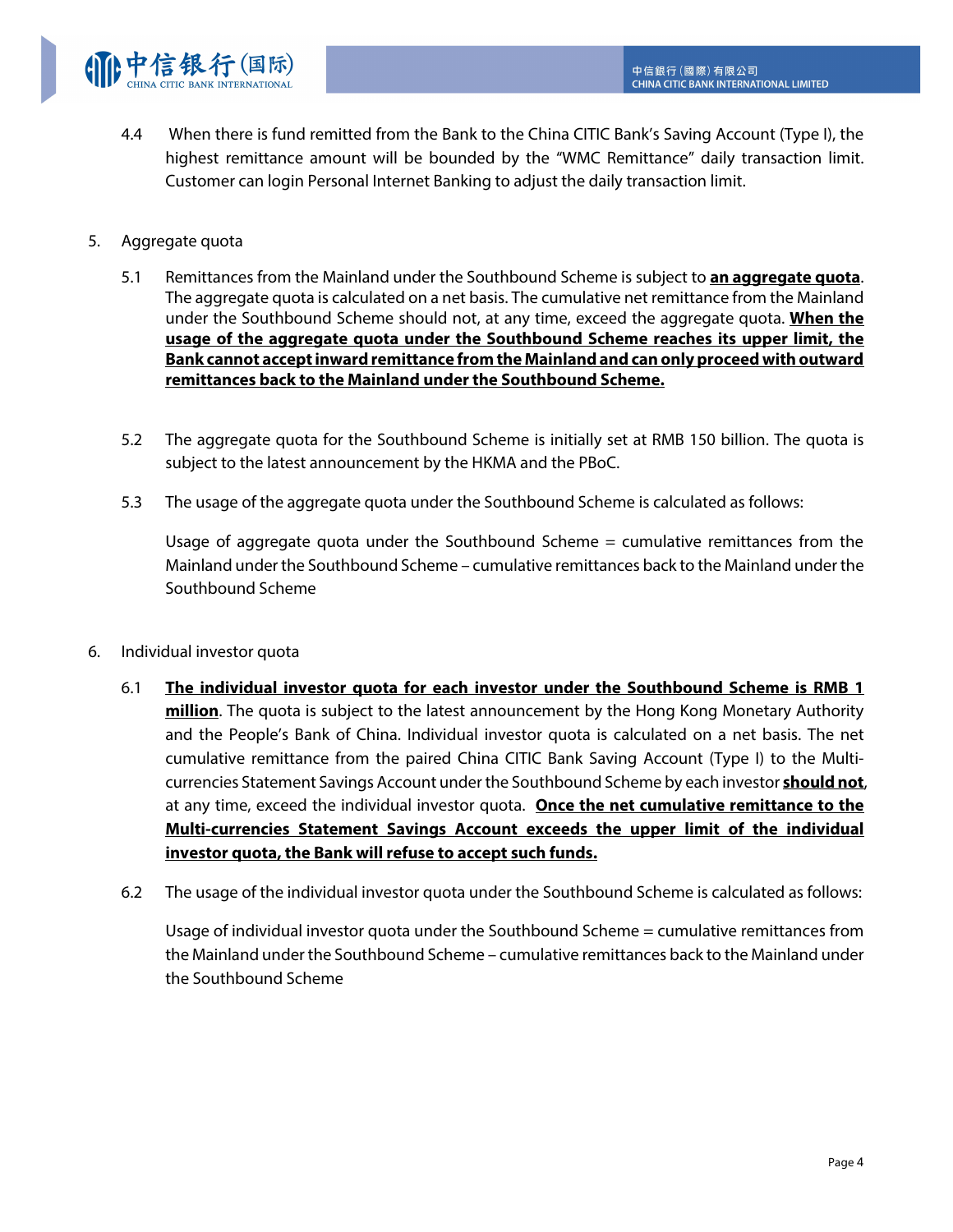

- 7. Eligible wealth management products
	- 7.1 The eligible wealth management products under the Southbound Scheme are as follows: **Investment products (excluding products listed and traded on the Hong Kong Exchange)**

The following products, which are assessed as "low" risk to "medium" risk and "non-complex" by Hong Kong banks distributing such products:

(1) funds domiciled in Hong Kong and authorized by the SFC; and

(2) bonds;

## **Deposits\***

- (3) RMB, Hong Kong dollar and foreign currency deposits.
- \* "deposits" as referred does not include structured deposits
- 8. Non-compliance and breaches
	- 8.1 If the Bank becomes aware of any non-compliance or breach by an individual investor of any requirements set out in this guidance or relevant regulations (for example becomes aware of an investor possessing more than one Southbound Scheme Account). The HKMA and the PBoC will review the relevant non-compliance or breach and instruct the Bank and the China CITIC Bank to take follow-up action, including but not limited to requiring it to suspend the investor from engaging in the Southbound Scheme; to dispose of the products held by the investor and terminate his/her Southbound Scheme Account; or allow the investor to hold the products until redemption at maturity while forbidding investment in any new products.
- 9. Investor protection and complaint handling mechanism
	- 9.1 The transactions carried out by Southbound Scheme investors via their Southbound Scheme Accounts are subject to the protection of Hong Kong's laws and regulations and regulatory regime.
	- 9.2 Should a Southbound Scheme investor file a complaint (including complaints involving wealth management products and the sale process) to the Bank, the Bank should handle the complaint in accordance with the HKMA's SPM "Complaint Handling Procedure". The Bank put in place appropriate management controls as well as appropriate and effective complaint handling procedures, to ensure that complaints are handled fairly, consistently and promptly. For details, please visit our Bank's website www.cncbinternational.com> Contact Us, or contact the Bank via website or email.
	- 9.3 Regarding complaints about cross-boundary funds remittances under the Southbound Scheme, the Bank should refer the complaint to the China CITIC Bank for follow-up and assist investors as appropriate.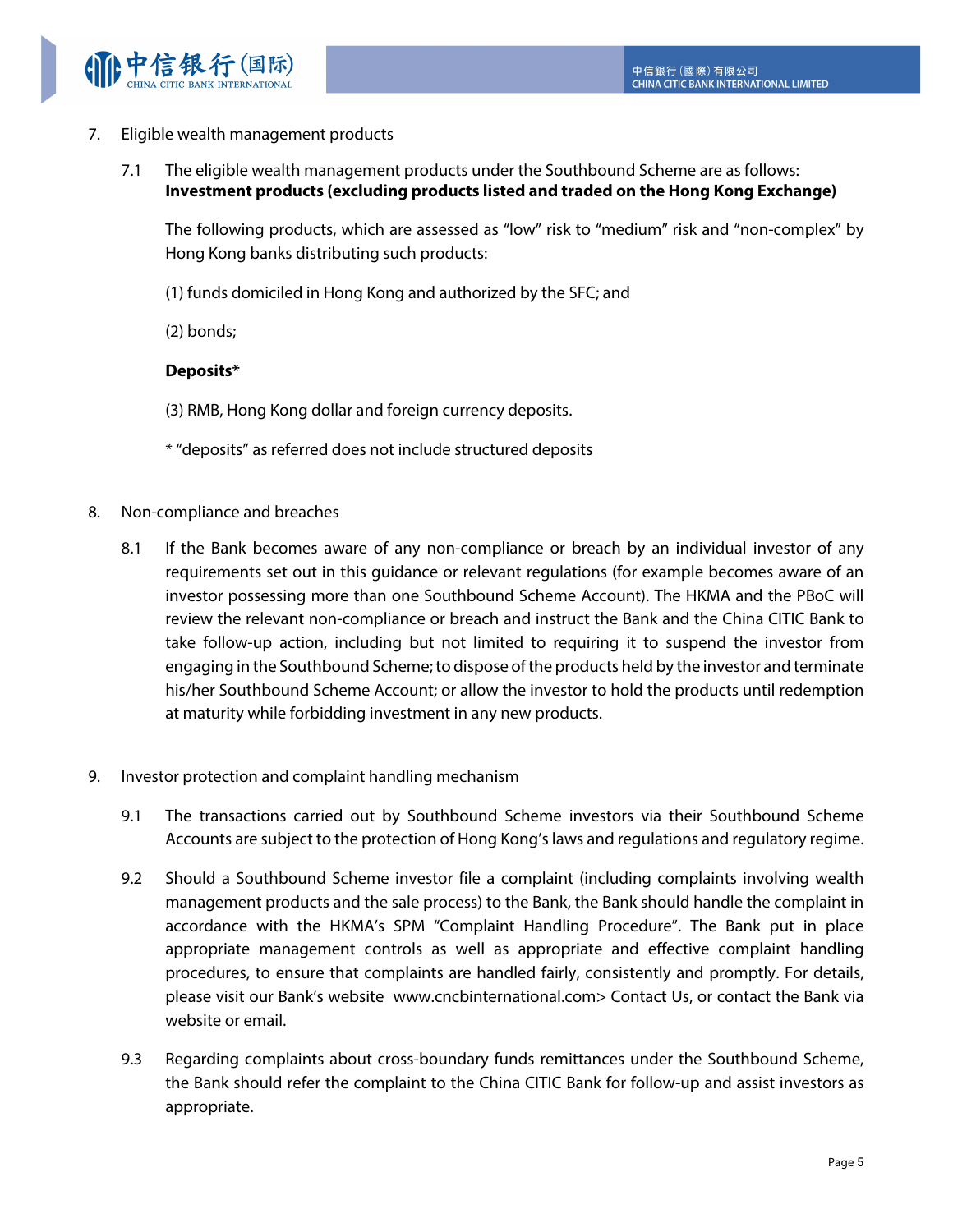

# **Northbound Scheme**

The Northbound Scheme refers to eligible Hong Kong investors investing in eligible wealth management products offered by banks on the Mainland via designated channels. An eligible Hong Kong investor should open a bank account in Hong Kong with cross-boundary remittance function ("dedicated remittance account"). Eligible banks on the Mainland should have an account on the Mainland with investment function ("dedicated investment account") for an eligible Hong Kong investor, and pair it with his/her dedicated remittance account in Hong Kong, with closed-loop management of funds flow between the accounts. Subsequently, such Hong Kong investor will be able to remit funds through the dedicated remittance account in Hong Kong to the dedicated investment account on the Mainland and purchase eligible wealth management products offered by the bank on the Mainland via the dedicated investment account.

1. Mainland partner banks

China CITIC Bank International Limited (hereinafter called the "Bank") partners with China CITIC Bank to embark on Northbound Scheme activities.

The Bank undertakes the cross-boundary funds remittances and transfers through dedicated remittance accounts, and China CITIC Bank undertakes the sale of wealth management products, including the opening of dedicated investment accounts for eligible Hong Kong investors.

- 2. Eligible investors
	- 2.1 All Hong Kong residents who hold a Hong Kong identity card, including permanent and nonpermanent residents, who are assessed by the Bank as not being a VC can participate in the Northbound Scheme. Northbound Scheme investors should invest **in their personal capacity**, but not as joint-name or corporate customers, and should not authorize a third party to operate the account.
	- 2.2 The Bank is responsible for verifying the abovementioned eligibility of the Hong Kong investors for participating in the Northbound Scheme.
- 3. Account opening arrangements and account services
	- 3.1 Northbound Scheme accounts include:

|                                    | <b>Accounts</b>                                                            | <b>Service Providing Bank</b> |
|------------------------------------|----------------------------------------------------------------------------|-------------------------------|
| Dedicated<br>investment<br>account | Saving Account (Type I)<br><b>Investment Account</b><br>$\bullet$          | China CITIC Bank              |
| Dedicated<br>remittance<br>account | <b>Multi-currencies Statement Savings</b><br>٠<br>Account (Northbound WMC) | The Bank                      |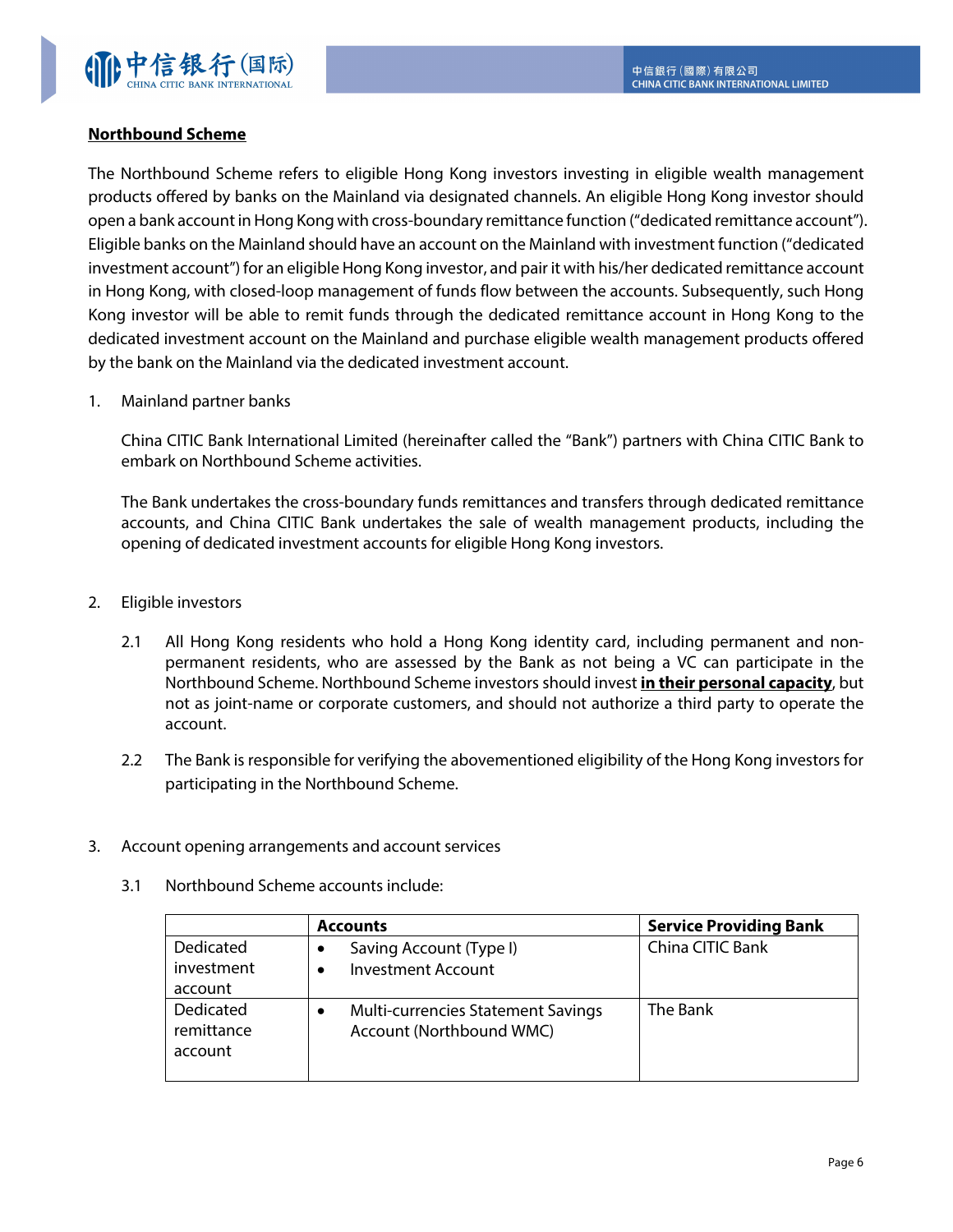

The Multi-currencies Statement Savings Account- RMB and China CITIC bank's Saving Account (Type I) form a one-to-one pairing, and can be used to transfer funds to or receive funds in RMB, **however the fund are not allowed to be transferred to other bank account(s) in the Mainland.** 

The Multi-currencies Statement Savings Account- RMB are in closed-loop funds flow, **the fund can be transferred to/ from the Bank's same name account in RMB only.**

The customer should possess the Bank's saving account and after the customer's eligibility on the Northbound Scheme has been verified, the Bank may open a new Multi-currencies Statement Savings Account- RMB (Northbound WMC) (regardless of whether such investor has already maintained accounts with the Bank). The Bank will confirm with China CITIC Bank that it has verified the eligibility of the investor concerned for the Northbound Scheme as well as confirmed the particulars of the investor, such as his/her dedicated remittance account number (The Multicurrencies Statement Savings Account- RMB (Northbound WMC)).

- 3.2 Each eligible investor under the Northbound Scheme should apply to open a dedicated investment account under the Northbound Scheme with the China CITIC Bank. The customer needs to travel to the Mainland to complete the account opening procedures. If the customer already possesses a valid bank account of CNCB in GBA, the customer can designate the existing account via CNCB Mobile App as the dedicated investment account under Northbound Scheme. Please note that the bank is not the representative or agent of China CITIC Bank in Hong Kong.
- 3.3 Each Hong Kong resident holding a Hong Kong identity card **can open only one dedicated remittance account under the Northbound Scheme** with one Hong Kong bank. Such dedicated remittance account should be used only for remittance purpose under the Northbound Scheme, and **should not be used for any other banking services**.
- 4. Cross-boundary remittance
	- 4.1 Closed-loop fund flow: The funds remitted from the Multi-currencies Statement Savings Account-RMB (Northbound WMC) to the Mainland will only be credited to the dedicated investment account of China CITIC Bank to which such dedicated remittance account is paired, and funds remitted from the Mainland **can be only from** such dedicated investment account. Fund transfers between the Multi-currencies Statement Savings Account- RMB (Northbound WMC) and other Mainland accounts **are not allowed**.
	- 4.2 Cross-boundary RMB remittance to the Mainland under the Northbound Scheme is not subject to the daily maximum quota per person for individual Hong Kong resident's inward remittance to bank accounts under the same name on the Mainland.
	- 4.3 Cross-boundary remittances between dedicated remittance accounts and dedicated investment accounts should be conducted **in RMB** and through the Cross-border Interbank Payment System ("CIPS"). Remittances by other means are not allowed. All cross-boundary remittances between the Multi-currencies Statement Savings Account- RMB (Northbound WMC) and dedicated investment accounts should be conducted in RMB. That means the Multi-currencies Statement Savings Account- RMB (Northbound WMC) can only receive inward remittance or conduct cross-boundary outward remittance in RMB. The dedicated investment account of China CITIC Bank can only receive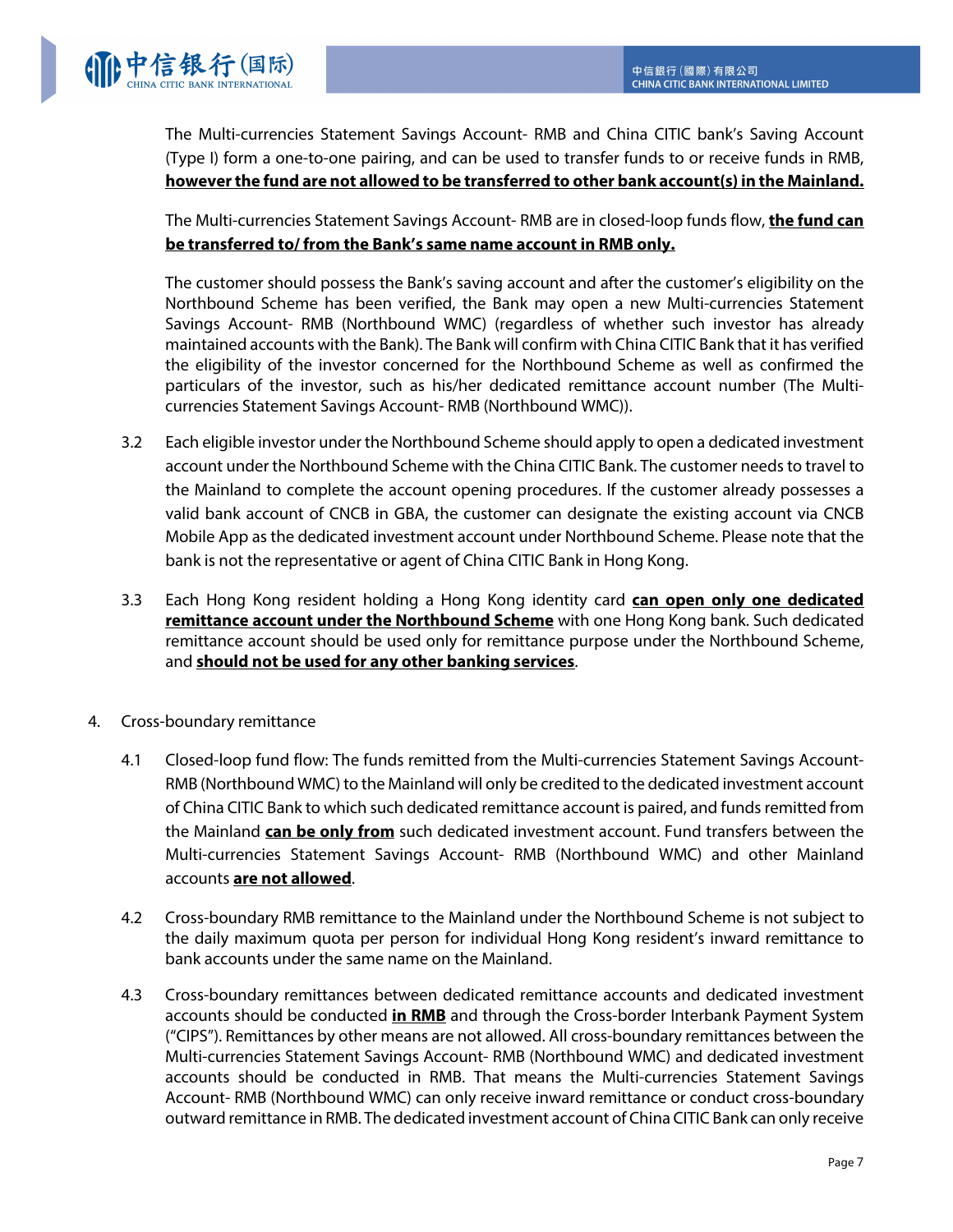

inward remittance from or outward remittance to the Bank's Multi-currencies Statement Savings Account- RMB (Northbound WMC) in RMB.

- 4.4 Both the principal and investment proceeds of Northbound Scheme investors in the dedicated investment accounts can be remitted back in RMB to the Multi-currencies Statement Savings Account- RMB (Northbound WMC) with which they are paired.
- 4.5 When there is fund remitted from the Bank to the China CITIC Bank's Saving Account (Type I), the highest remittance amount will be bounded by the "WMC Remittance" daily transaction limit. Customer can login Personal Internet Banking to adjust the daily transaction limit.
- 5. Aggregate quota
	- 5.1 Remittance to the Mainland under the Northbound Scheme is subject to **an aggregate quota**. The aggregate quota is calculated on a net basis. The cumulative net remittance to the Mainland through the Northbound Scheme should not, at any time, exceed the aggregate quota. **When the usage of the aggregate quota under the Northbound Scheme reaches its upper limit, the Bank cannot proceed with outward remittance from Hong Kong to the Mainland and can only accept inward remittance back to Hong Kong under the Northbound Scheme.**
	- 5.2 The aggregate quota for the Northbound Scheme is initially set at RMB 150 billion. The quota is subject to the latest announcement by the HKMA and the PBoC.
	- 5.3 The usage of the aggregate quota under the Northbound Scheme is calculated as follows:

Usage of aggregate quota under the Northbound Scheme = cumulative remittances to the Mainland under the Northbound Scheme – cumulative remittances from the Mainland under the Northbound Scheme

- 6. Individual investor quota
	- 6.1 **The individual investor quota for each investor under the Northbound Scheme is RMB 1 million**. The quota is subject to the latest announcement by the Hong Kong Monetary Authority and the People's Bank of China. Individual investor quota is calculated on a net basis. The net cumulative remittance from Multi-currencies Statement Savings Account- RMB (Northbound WMC) to the dedicated investment account under the Northbound Scheme by each investor **should not**, at any time, exceed the individual investor quota. **Once the net cumulative remittance from the Multi-currencies Statement Savings Account- RMB (Northbound WMC) to the dedicated investment account exceeds the upper limit of the individual investor quota, the Bank will refuse to remit such funds.**
	- 6.2 The usage of the individual investor quota under the Northbound Scheme is calculated as follows:

Usage of individual investor quota under the Northbound Scheme = cumulative remittances to the Mainland under the Northbound Scheme – cumulative remittances from the Mainland under the Northbound Scheme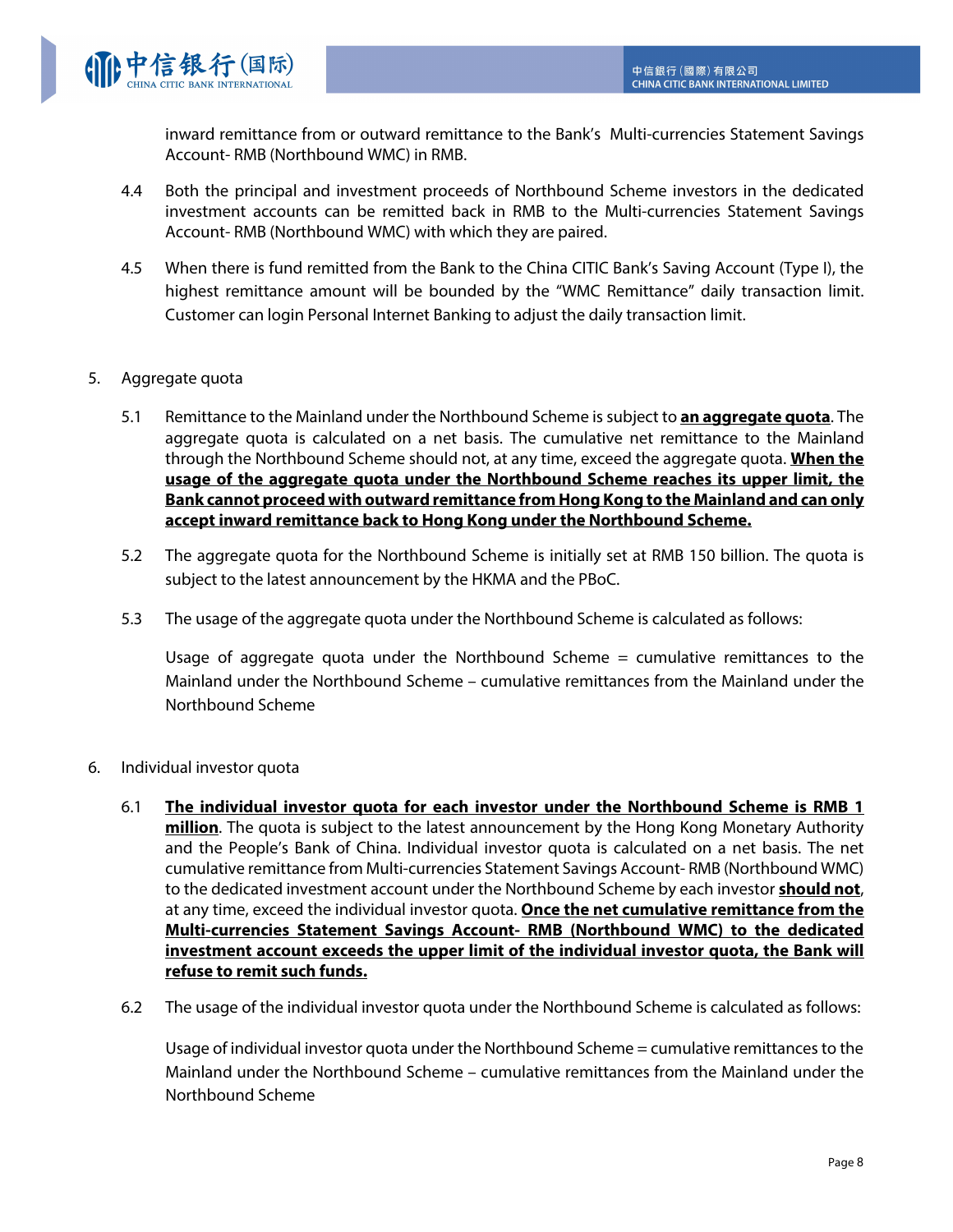

7. Eligible wealth management products

Eligible wealth management products under the Northbound Scheme mainly include wealth management products that are of "low" risk to "medium" risk and relatively simple. For details, please refer to the information issued by China CITIC Bank. Investors should understand the rules and procedures of the Mainland wealth management product's market, and consider his / her own situation before making any investment decision

- 8. Non-compliance and breaches
	- 8.1 If the Bank becomes aware of any non-compliance or breach by an individual investor of any requirements set out in this guidance or relevant regulations (for example becomes aware of an investor possessing more than one Northbound Scheme Account). The HKMA and the PBoC will review the relevant non-compliance or breach and instruct the Bank and the China CITIC Bank to take follow-up action, including but not limited to requiring it to suspend the investor from engaging in the Northbound Scheme; to dispose of the products held by the investor and terminate his/her Northbound Scheme Account; or allow the investor to hold the products until redemption at maturity while forbidding investment in any new products..
- 9. Investor protection and complaint handling mechanism
	- 9.1 The transactions carried out by Northbound Scheme investors via their Northbound Scheme Accounts are subject to the protection of the Mainland laws and regulations and regulatory regime.
	- 9.2 Should a Northbound Scheme investor file a complaint (including complaints involves cross-boundary funds remittances under the Northbound Scheme) to the Bank, the Bank should handle the complaint in accordance with the HKMA's SPM "Complaint Handling Procedure". The Bank put in place appropriate management controls as well as appropriate and effective complaint handling procedures, to ensure that complaints are handled fairly, consistently and promptly. For details, please visit our Bank's website www.cncbinternational.com> Contact Us, or contact the Bank via website or email.
	- 9.3 Regarding complaints wealth management products and services under the Northbound Scheme, the Bank should refer the complaint to the China CITIC Bank for follow-up and assist investors as appropriate.